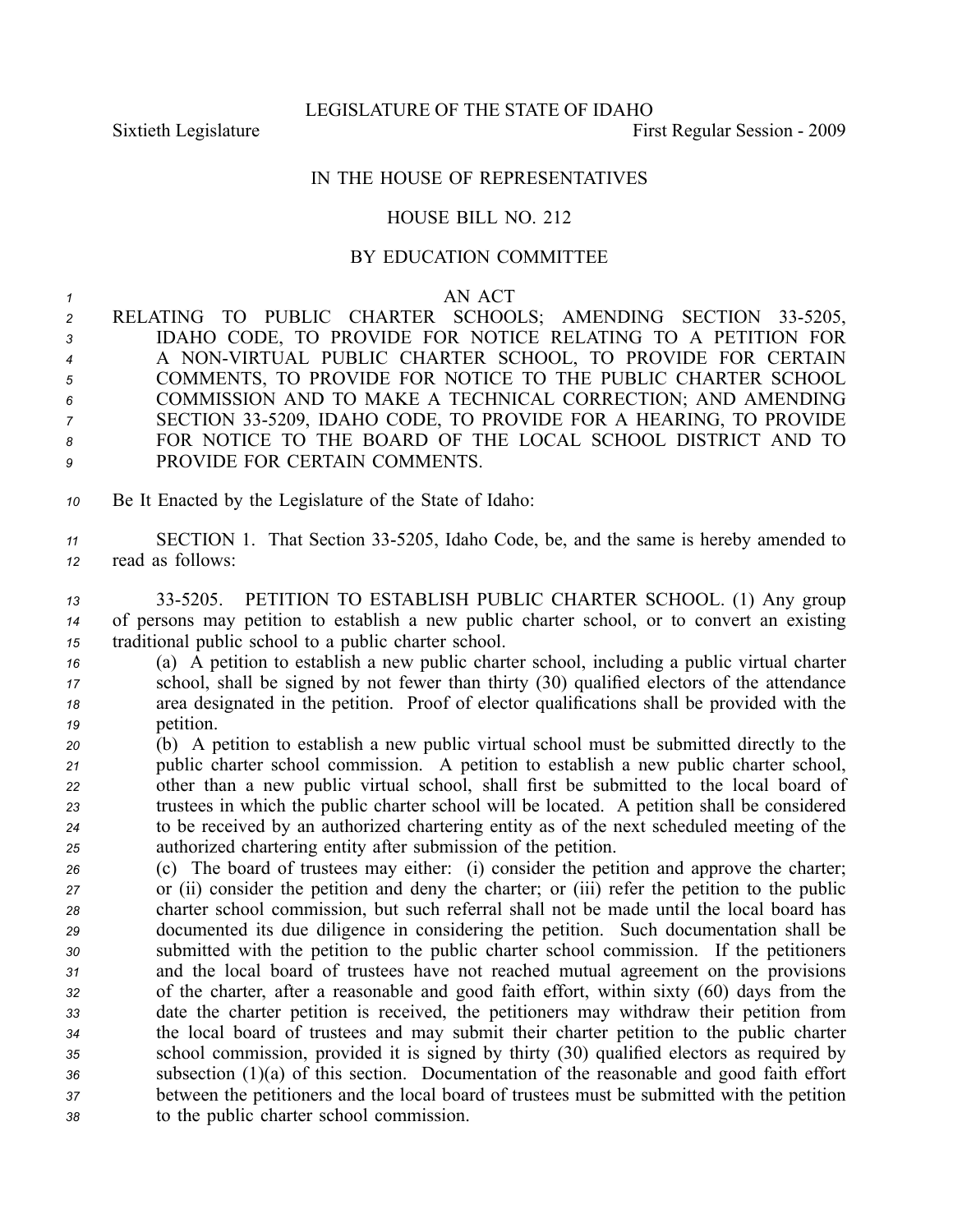*<sup>1</sup>* (d) The public charter school commission may either: (i) consider the petition and *<sup>2</sup>* approve the charter; or (ii) consider the petition and deny the charter.

 (e) A petition to convert an existing traditional public school shall be submitted to the board of trustees of the district in which the school is located for review and approval. The petition shall be signed by not fewer than sixty percen<sup>t</sup> (60%) of the teachers currently employed by the school district at the school to be converted, and by one (1) or more parents or guardians of not fewer than sixty percen<sup>t</sup> (60%) of the students currently attending the school to be converted. Each petition submitted to convert an existing school or to establish <sup>a</sup> new charter school shall contain <sup>a</sup> copy of the articles of incorporation and the bylaws of the nonprofit corporation, which shall be deemed incorporated into the petition.

 (2) Not later than sixty (60) days after receiving <sup>a</sup> petition signed by thirty (30) qualified electors as required by subsection (1)(a) of this section, the authorized chartering entity shall hold <sup>a</sup> public hearing for the purpose of discussing the provisions of the charter, at which time the authorized chartering entity shall consider the merits of the petition and the level of employee and parental suppor<sup>t</sup> for the petition. In the case of <sup>a</sup> petition submitted to the public charter school commission, such public hearing must be not later than sixty (60) days after receipt of the petition, which may be extended to ninety (90) days if both parties agree to an extension, and the. In the case of a petition for a non-virtual public charter school submitted to the public charter school commission, the board of the district in which the proposed public charter school will be physically located, shall be notified of the hearing in writing, by the public charter school commission, no less than thirty (30) days prior to the public hearing. Such public hearing shall also include any oral or written comments that an authorized representative of the school district in which the proposed public charter school would be physically located may provide regarding the merits of the petition and any potential impacts on the school district. The hearing shall also include any oral or written comments that petitioners may provide regarding any potential impacts on such school district. If the school district chooses not to provide any oral or written comments as provided for in this subsection (2), such school district shall notify the public charter school commission of such decision. Following review of the petition and the public hearing, the authorized chartering entity shall either approve or deny the charter within sixty (60) days after the date of the public hearing, provided however, that the date may be extended by an additional sixty (60) days if the petition fails to contain all of the information required in this section, or if both parties agree to the extension. This public hearing shall be an opportunity for public participation and oral presentation by the public. This hearing is not <sup>a</sup> contested case hearing as described in chapter 52, title 67, Idaho Code.

 (3) An authorized chartering entity may approve <sup>a</sup> charter under the provisions of this chapter only if it determines that the petition contains the requisite signatures, the information required by subsections (4) and (5) of this section, and additional statements describing all of the following:

 (a) The proposed educational program of the public charter school, designed among other things, to identify what it means to be an "educated person" in the twenty-first century, and how learning best occurs. The goals identified in the program shall include how all educational thoroughness standards as defined in section 331612, Idaho Code, shall be fulfilled.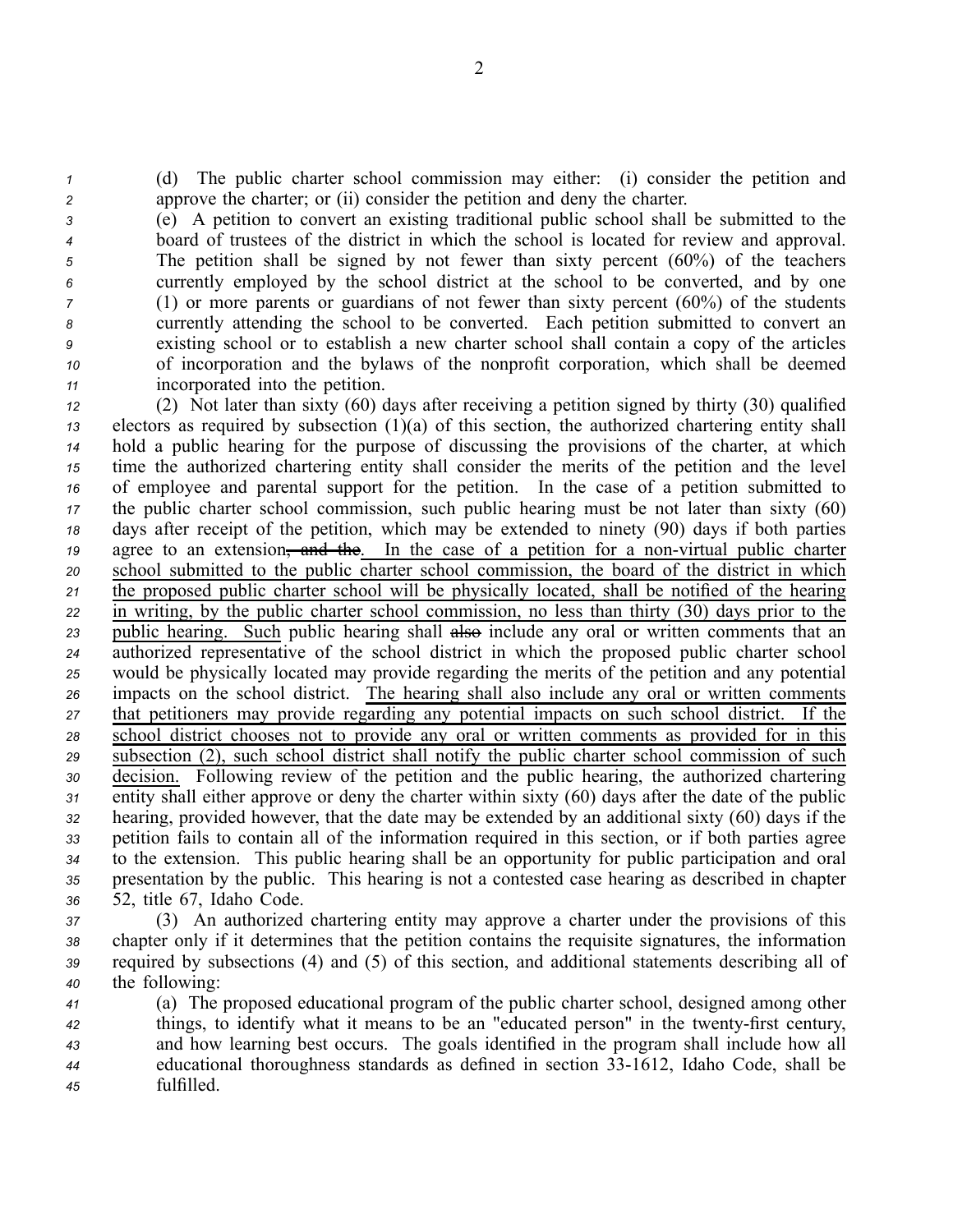(b) The measurable student educational standards identified for use by the public charter school. "Student educational standards" for the purpose of this chapter means the extent to which all students of the public charter school demonstrate they have attained the skills and knowledge specified as goals in the school's educational program.

- *<sup>5</sup>* (c) The method by which student progress in meeting those student educational standards *<sup>6</sup>* is to be measured.
- *<sup>7</sup>* (d) A provision by which students of the public charter school will be tested with the *<sup>8</sup>* same standardized tests as other Idaho public school students.
- *<sup>9</sup>* (e) A provision which ensures that the public charter school shall be state accredited as *<sup>10</sup>* provided by rule of the state board of education.
- *<sup>11</sup>* (f) The governance structure of the public charter school including, but not limited to, the *<sup>12</sup>* person or entity who shall be legally accountable for the operation of the public charter *<sup>13</sup>* school, and the process to be followed by the public charter school to ensure parental *<sup>14</sup>* involvement.
- *<sup>15</sup>* (g) The qualifications to be met by individuals employed by the public charter school. *<sup>16</sup>* Instructional staff shall be certified teachers as provided by rule of the state board of *<sup>17</sup>* education.
- *<sup>18</sup>* (h) The procedures that the public charter school will follow to ensure the health and *<sup>19</sup>* safety of students and staff.
- *<sup>20</sup>* (i) A plan for the requirements of section 33205, Idaho Code, for the denial of school 21 attendance to any student who is an habitual truant, as defined in section 33-206, Idaho *<sup>22</sup>* Code, or who is incorrigible, or whose conduct, in the judgment of the board of directors *<sup>23</sup>* of the public charter school, is such as to be continuously disruptive of school discipline, *<sup>24</sup>* or of the instructional effectiveness of the school, or whose presence in <sup>a</sup> public charter *<sup>25</sup>* school is detrimental to the health and safety of other pupils, or who has been expelled *<sup>26</sup>* from another school district in this state or any other state.
- *<sup>27</sup>* (j) Admission procedures, including provision for overenrollment. Such admission *<sup>28</sup>* procedures shall provide that the initial admission procedures for <sup>a</sup> new public charter *<sup>29</sup>* school, including provision for overenrollment, will be determined by lottery or other *<sup>30</sup>* random method, excep<sup>t</sup> as otherwise provided herein. If initial capacity is insufficient *<sup>31</sup>* to enroll all pupils who submit <sup>a</sup> timely application, then the admission procedures *<sup>32</sup>* may provide that preference shall be given in the following order: first, to children of *<sup>33</sup>* founders, provided that this admission preference shall be limited to not more than ten *<sup>34</sup>* percen<sup>t</sup> (10%) of the capacity of the public charter school; second, to siblings of pupils *<sup>35</sup>* already selected by the lottery or other random method; and third, an equitable selection *<sup>36</sup>* process such as by lottery or other random method. If capacity is insufficient to enroll all *<sup>37</sup>* pupils for subsequent school terms, who submit <sup>a</sup> timely application, then the admission *<sup>38</sup>* procedures may provide that preference shall be given in the following order: first, to *<sup>39</sup>* pupils returning to the public charter school in the second or any subsequent year of its *<sup>40</sup>* operation; second, to children of founders, provided that this admission preference shall *<sup>41</sup>* be limited to not more than ten percen<sup>t</sup> (10%) of the capacity of the public charter school; *<sup>42</sup>* third, to siblings of pupils already enrolled in the public charter school; and fourth, an *<sup>43</sup>* equitable selection process such as by lottery or other random method. There shall be no *<sup>44</sup>* carryover from year to year of the list maintained to fill vacancies. A new lottery shall be *<sup>45</sup>* conducted each year to fill vacancies which become available.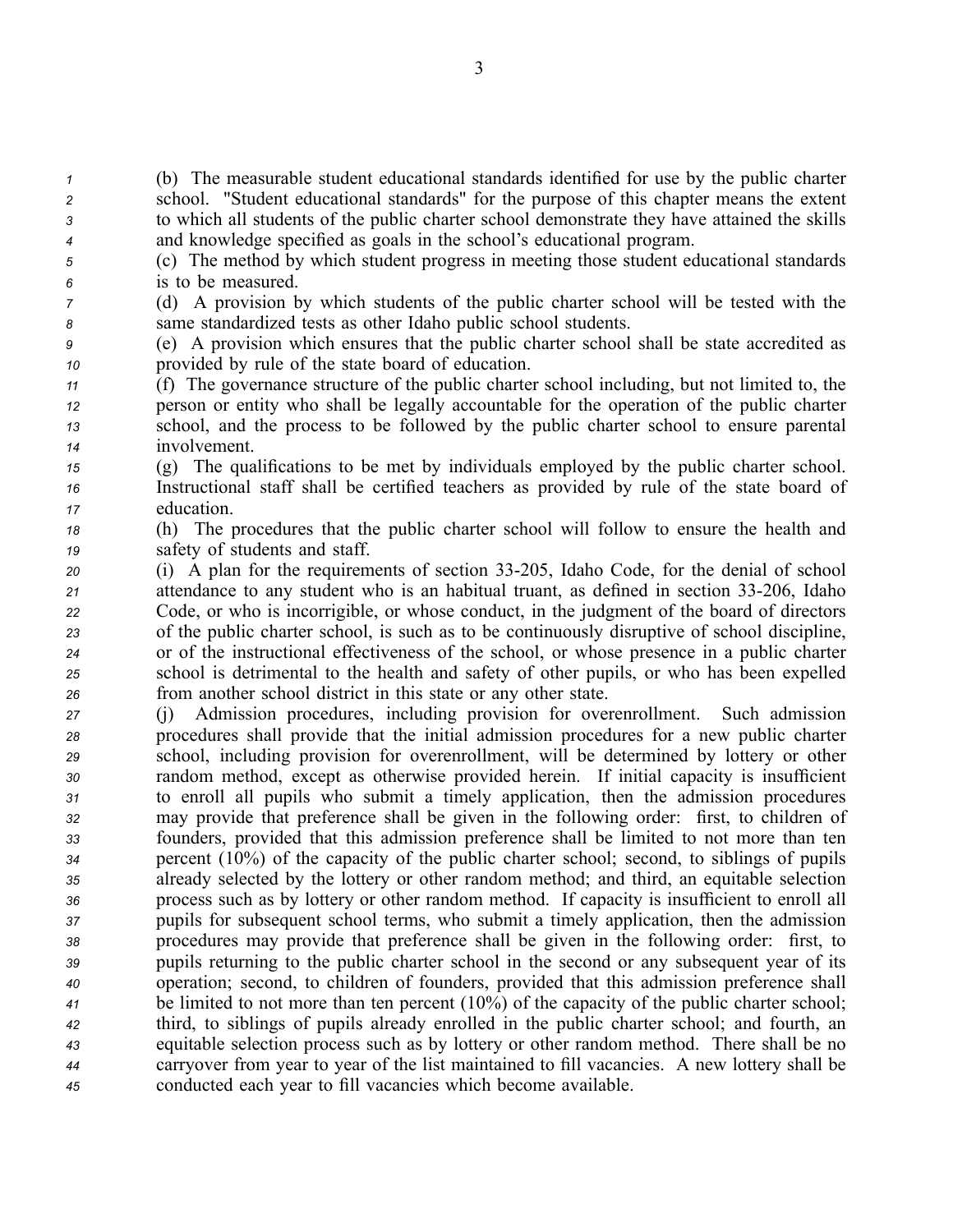(k) The manner in which an annual audit of the financial and programmatic operations of the public charter school is to be conducted. (l) The disciplinary procedures that the public charter school will utilize, including the procedure by which students may be suspended, expelled and reenrolled, and the *f 5* procedures required by section 33-210, Idaho Code. (m) A provision which ensures that all staff members of the public charter school will be covered by the public employee retirement system, federal social security, unemployment insurance, worker's compensation insurance, and health insurance. (n) The public school attendance alternative for students residing within the school district who choose not to attend the public charter school. (o) A description of the transfer rights of any employee choosing to work in <sup>a</sup> public charter school that is approved by the board of trustees of <sup>a</sup> school district, and the rights of such employees to return to any noncharter school in the same school district after employment at such charter school. (p) A provision which ensures that the staff of the public charter school shall be considered <sup>a</sup> separate unit for purposes of collective bargaining. (q) The manner by which special education services will be provided to students with disabilities who are eligible pursuan<sup>t</sup> to the federal individuals with disabilities education act, including disciplinary procedures for these students. (r) A plan for working with parents who have students who are dually enrolled pursuan<sup>t</sup> to section 33203, Idaho Code. (s) The process by which the citizens in the area of attendance shall be made aware of the enrollment opportunities of the public charter school. (t) A proposal for transportation services as required by section 335208(4), Idaho Code. (u) A plan for termination of the charter by the board of directors, to include: (i) Identification of who is responsible for dissolution of the charter school; (ii) A description of how paymen<sup>t</sup> to creditors will be handled; (iii) A procedure for transferring all records of students with notice to parents of how to reques<sup>t</sup> <sup>a</sup> transfer of student records to <sup>a</sup> specific school; and (iv) A plan for the disposal of the public charter school's assets. (4) The petitioner shall provide information regarding the proposed operation and potential effects of the public charter school including, but not limited to, the facilities to be utilized by the public charter school, the manner in which administrative services of the public charter school are to be provided and the potential civil liability effects upon the public charter school and upon the authorized chartering entity. (5) At least one (1) person among <sup>a</sup> group of petitioners of <sup>a</sup> prospective public charter school shall attend <sup>a</sup> public charter school workshop offered by the state department of education. The state department of education shall provide notice of dates and locations when workshops will be held, and shall provide proof of attendance to workshop attendees. Such proof shall be submitted by the petitioners to an authorized chartering entity along with the charter petition. (56) The public charter school commission may approve <sup>a</sup> charter for <sup>a</sup> public virtual school under the provisions of this chapter only if it determines that the petition contains the requirements of subsections (3) and (4) of this section and the additional statements describing

*<sup>45</sup>* the following: *<sup>46</sup>* (a) The learning managemen<sup>t</sup> system by which courses will be delivered;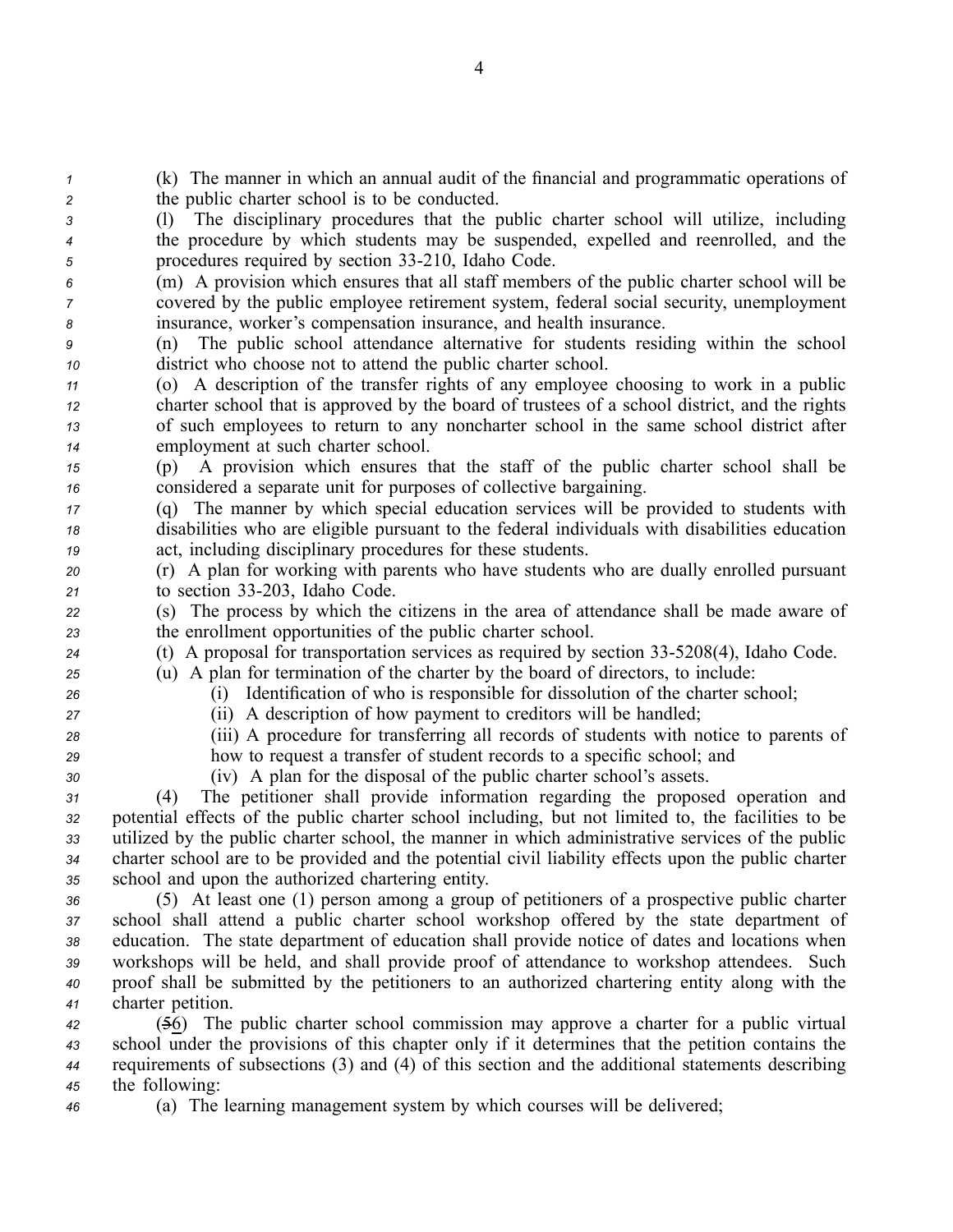*<sup>1</sup>* (b) The role of the online teacher, including the consistent availability of the teacher to *<sup>2</sup>* provide guidance around course material, methods of individualized learning in the online *<sup>3</sup>* course and the means by which student work will be assessed;

*<sup>4</sup>* (c) A plan for the provision of professional development specific to the public virtual *<sup>5</sup>* school environment;

*<sup>6</sup>* (d) The means by which public virtual school students will receive appropriate *7* teacher-to-student interaction, including timely, frequent feedback about student progress;

*<sup>8</sup>* (e) The means by which the public virtual school will verify student attendance and *<sup>9</sup>* award course credit. Attendance at public virtual schools shall focus primarily on *<sup>10</sup>* coursework and activities that are correlated to the Idaho state thoroughness standards;

*<sup>11</sup>* (f) A plan for the provision of technical suppor<sup>t</sup> relevant to the delivery of online *12* courses;

*<sup>13</sup>* (g) The means by which the public virtual school will provide opportunity for *14* student-to-student interaction; and

*<sup>15</sup>* (h) A plan for ensuring equal access to all students, including the provision of *<sup>16</sup>* necessary hardware, software and internet connectivity required for participation in online *<sup>17</sup>* coursework.

18 SECTION 2. That Section 33-5209, Idaho Code, be, and the same is hereby amended to *<sup>19</sup>* read as follows:

 335209. ENFORCEMENT – REVOCATION – APPEAL. (1) An authorized chartering entity shall ensure that all public charter schools for which it approved petitions, or for which it has responsibility, operate in accordance with the approved charter. A public charter school or the authorized chartering entity may enter into negotiations to revise its charter at any time. A public charter school may petition to revise its charter at any time. The authorized chartering entity's review of the revised petition shall be limited in scope solely to the proposed revisions. In those instances where a non-virtual public charter school submits a proposed charter revision to the public charter school commission and such revision includes <sup>a</sup> proposal to increase such public charter school's approved student enrollment cap by ten percen<sup>t</sup> (10%) or more, the commission shall hold <sup>a</sup> public hearing on such petition. The public charter school commission shall provide the board of the local school district in which the public charter school is physically located, notice in writing of such hearing, no later than thirty (30) days prior to the hearing. The public hearing shall include any oral or written comments that an authorized representative of the school district in which the public charter school is physically located may provide regarding the impact of the proposed charter revision upon the school district. Such public hearing shall also include any oral or written comments that any petitioner may provide regarding the impact of the proposed charter revision upon such school district.

*<sup>38</sup>* (2) If the authorized chartering entity has reason to believe that the public charter school *<sup>39</sup>* has done any of the following, it shall provide the public charter school written notice of the *<sup>40</sup>* defect and provide <sup>a</sup> reasonable opportunity to cure the defect:

*<sup>41</sup>* (a) Committed <sup>a</sup> material violation of any condition, standard or procedure set forth in *<sup>42</sup>* the approved charter;

*<sup>43</sup>* (b) Failed to substantially meet any of the student educational standards identified in the *<sup>44</sup>* approved charter;

*<sup>45</sup>* (c) Failed to meet generally accepted accounting standards of fiscal management;